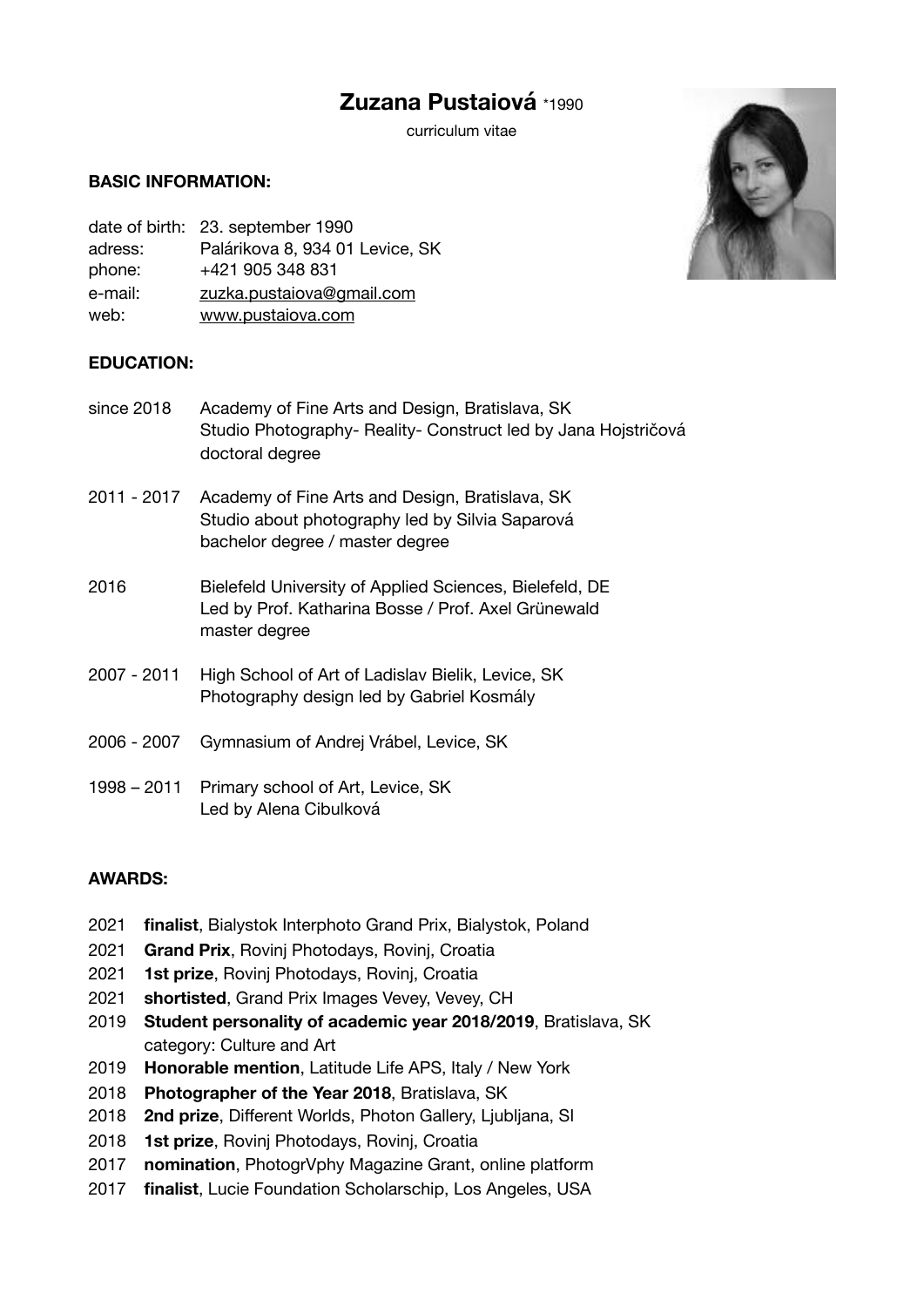- **finalist**, FOTO ROKA 2015, Bratislava, SK
- **3rd prize**, Politics, photography and present, Bratislava, SK
- **1st prize**, Portfolio review, Month of Photography, Bratislava, SK
- **3rd prize**, Just For Laughs 2014 International Visual Arts Competition Montreal, Canada
- **1st prize,** FOTO ROKA 2013, Bratislava, SK
- **3rd prize**, FRAME O12, Praha, CZ

## **SOLO EXHIBITIONS:**

- *One Day Every Day*, Museum of Modern and Contemporary Art, Rijeka, Croatia */upcoming/*
- *One Day Every Day*, Rovinj Photodays, Rovinj, Croatia */upcoming/*
- *(no title yet)*, Photon Gallery, Ljubljana, SI */upcoming/*
- *One Day Every Day*, HotDock Project Space, Bratislava Petržalka, SK
- *Family Album*, Rotlicht Festival, Vienna, AT
- *Shattered Dream,* A7 Gallery, Banská Bystrica, SK
- *Flashback*, Galerie Nahoře, České Budejovice, CZ
- *Family Album*, Photo Gallery, Vienna, AT
- *Family Album*, STP Galerie, Greifswald, Germany
- *Holiday 2.0*, Days of Photography in Levice, SK
- *Each Country Its Customs*, Verzasca Foto Festival, Switzerland
- *Each Country Its Customs,* Fiducia Gallery, Ostrava, CZ
- *My Grand Gradfather Was Famous Tailor in Pest*, OFF Festival, Bratislava, SK
- *Each Country Its Customs*, Gallery F7, Month of Photography in Bratislava, SK
- *Zuzana Pustaiová: From Family Album…*, Nitra Gallery, Nitra, SK
- *Mysterious Landscape*, Bunka, Nitra, SK
- *Trivial Stories Trip to mountains*, Yellov Submarine Gallery, Znojmo, CZ
- *Trivial Stories*, Kredance, České Budějovice, CZ
- *My Animals*, Café on Korzo, Levice, SK

## **GROUP EXHIBITIONS:**

- *Rovinj Photodays finalist exhibition*, Rovinj, Croatia */upcoming/*
- *Latent Revolutions*, Month of Photography in Bratislava, SK /*with Milota Havránková and Libuše Jarcovjaková/*
- *Grand Prix INTERPHOTO 2021*, Bialystok University of Technology, Bialystok, PL /upcoming/
- *Mojo,* Charta Festival, Rome, IT
- *Personal / Public Space*, Central European House of Photography, Bratislava, SK
- *Reflexie*, Umelka Gallery, Bratislava, SK
- *Family Album at Photo Basel /Berlin,* STP Galerie Tempelhof, Berlin, D*E*
- *Rozhranie diela*, Galéria Medium, Bratislava, SK */with Marek Burcl, Mária Machatová, Roman Mackovič)*
- *Dealing with Memory*, Frappant Gallery, Hamburg, DE
- *10 years of STP Galerie*, STP Galerie, Greifswald, DE
- *Frankfurt Prague Bratislava*, Frankfurt am Main (DE), Prague (CZ), Bratislava (SK)
- *Das Leben ist schön*, Kunsthaus Horn (Noe-art), AT (traveling show postponed 2021)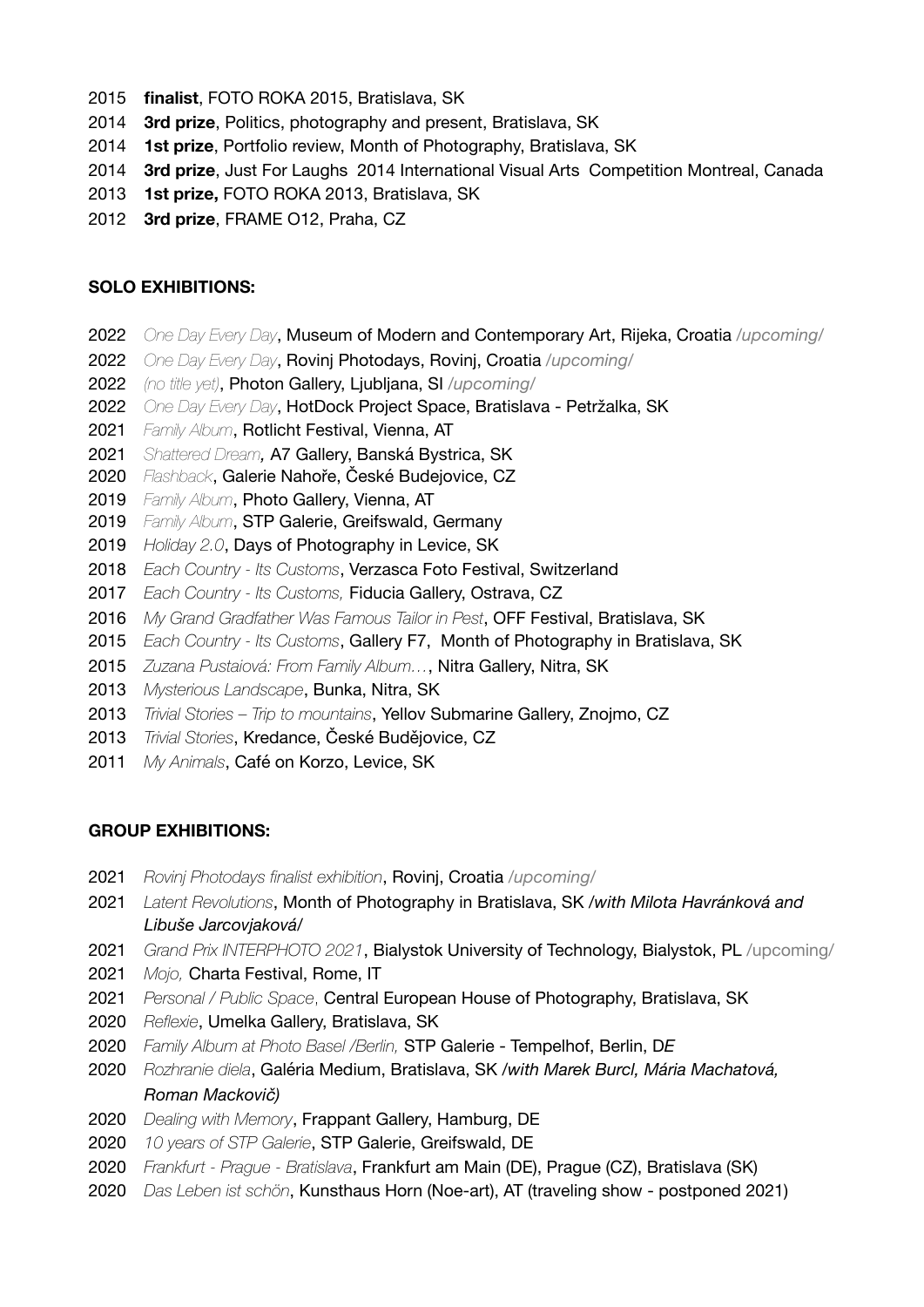- *Different Worlds*, Graz, AT
- *A New Vision of Debris.* Photon Gallery, Ljubljana, SI
- *Latitude Life APS*, NYFA of New York, USA
- *Different Worlds*, Photon Gallery, Ljubljana, SI
- *Bodyfiction*, Month of Photography, Bratislava, SK
- *Rovinj Photodays,* Museum of Arts & Crafts, Zagreb, HR
- Art Photo / Art Market Budapest, Budapest, HU
- *Art Dialog Meziprostory*, Galerie Klatovy / Klenová, Janovice nad Úhlavou, CZ
- *Portrait of Slovak Europe*, Synthesis Gallery, Sofia, Bulgaria
- *The Inner Forest*, Verzasca Foto Festival, Switzerland
- *The Family of No Man*, Arles Cosmos, Arles, France
- *Entrée*, Bratislava (SK), Budapešť (HU), Ljubljana (SI), Waršava (PL), Plzeň (CZ)
- *New Chic*, Riga Photomonth, Riga, Latvia (Screening)
- 2018 Rovinj Photodays, Rovinj, Croatia
- *The Little Match Girl*, Hans & Fritz Contemporary, Barcelona, Spain
- Bialystok Interphoto, Forum fotografii i multimiedow, Bialystok, Poland
- *Gažová, Huba, Oraveczová, Pustaiová, Šelesták*, Diploma works of Department of Photography and New Media in Bratislava, Central European House of Photography, Bratislava, SK
- *Old-New*, City Gallery Rimavska Sobota, SK
- *Not In Your Mirror*, FOVEMBER, Košice, SK
- *Josefov 01*, Bastion IV, Josefov, CZ
- *Department of Photography and New Media AFAD in Bratislava 2011 2016,* G4 Gallery, Cheb, CZ
- F!Festival, Brno, CZ
- *Photo of the Year*, Hviezdoslav's square, Bratislava, SK
- *Silvia Saparová and Students,* Synagogh of Levice, Day of Photography, Levice, SK
- *Romantism now*, Gallery of city Bratislava, Bratislava, SK
- *Renesaince of Photography of19th Century*, Ľudovít Fulla Gallery, Liptovský Mikuláš, SK
- *Renesaince of Photography of19th Century,* Central European House of Photography, Bratislava, Sk
- *Politics, Photography and Present,* Stará tržnica, Bratislava, SK
- *SK AT*, Dunaj Gallery, Bratislava, SK
- *SK-AT,* Galerie mo.ë contemporary, Wienna, Austria
- Biennale of Theather Photography, Hall of the Ministry of Culture, Bratislava, SK
- *Inner Words*, House of Photography, Liptovský Mikuláš, SK
- *Just for Laughs International Visual Arts Contest*, Place des Arts, Montreal, Kanada
- *Village HYBE*, Hybe, Hybe, SK
- *We, You, They or Genesis of The One School,* Synagog, Levice, SK
- *Inner worlds*, Gallery of Ľudovít Hlaváč, Trnava, SK
- *Zuzana Pustaiová a Michaela Čejková,* FRAME 012, Artotéka Gallery, Bratislava, SK
- *Remember Alena Cibulková,* Jozef Nécsey Gallery, Levice, SK
- *The Story in A Picture,* FOTO ROKA 2013, Hviezdoslav square, Bratislava, SK
- *We, You, They or Genesis of The One School,* Synagog, Levice, SK
- *FRAME 012*, Moravian gallery, Brno, CZ
- *Imprints of Gisi Fleischmann*, Pisztory palace, Bratislava, SK
- *FRAME 012,* Leica Gallery Prague, Praha, CZ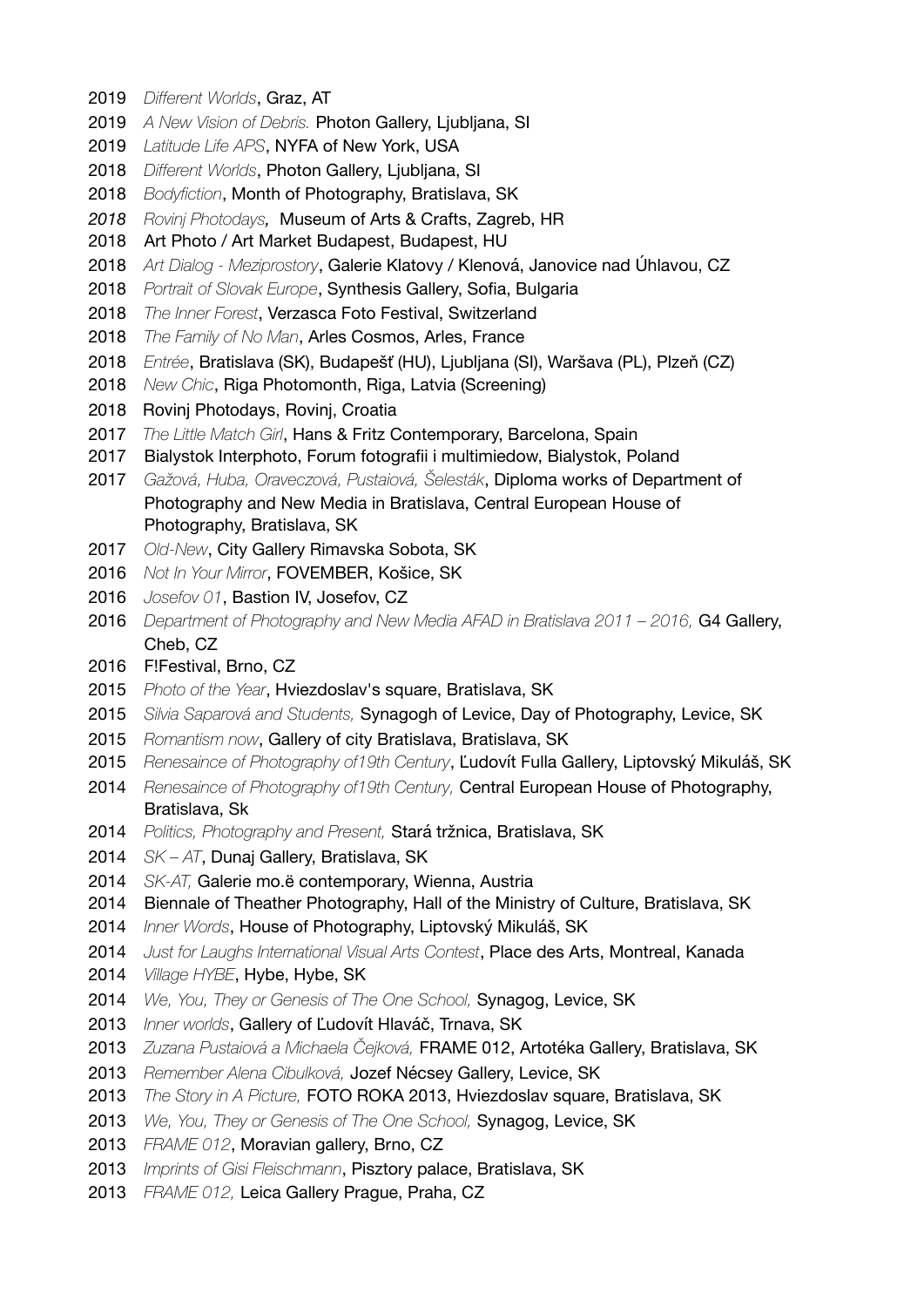- 2012 Three Workshops, The exhibition pavilion SNM, Podhradie, Bratislava, SK
- 2012 *The Freshmans in the Hall*, Gallery on the Hall, AFAD, Bratislava, SK
- 2012 *Renesaince of Historical Photographic Techniques of the 19th Century*, Gallery of Spish Artist, Spišská Nová Ves, SK
- 2011 *Variety of students*, Tekov Museum, Levice, SK
- 2011 Colective exhibition, Days of the Photography, Levice, SK
- 2010 AMFO 2010, Banská Bystrica, SK
- 2010 AMFO 2010, Tekovské múzeum, Levice, SK
- 2010 Colective Exhibition of Students of Photography, Nové Zámky, SK
- 2010 Colective Exhibition, Days of the Photography, Levice, SK
- 2009 *Why I like to Stay in the World*, Bratislava castle, Bratislava, SK
- 2009 *Europe in the School,* IUVENTA, Bratislava, SK
- 2009 AMFO, Nitra, SK
- 2009 AMFO, Levice, SK
- 2009 Colective Exhibition, Days of the Photography, Levice, SK
- 2008 Colective Exhibition, Days of the Photography, Levice, SK

#### **CURATORIAL ACTIVITIES:**

- 2021 *Svet sa zbláznil*, Department of Photography and New Media, AFAD, OFF Academy, OFF festival, Bratislava, SK /upcoming/
- 2019 *Six Stories from History of Photography* (part Body) Central European House of Photography, Bratislava, SK

## **OTHER ACTIVITIES:**

- 2020 *Family in Photography*, online webinar, 6.12.2020, Festival Tvor.BA, Bratislava, SK
- 2019 *Phobo Talk Hosted*. OFF Festival, Bratislava: 1.11. 2019 talk with Olja Triaška Stefanović a Juraj Blaško

## **COLLECTIONS**

Privat Collection, Bratislava, SK PPF Art, Prague, Czech Republic VÚB Foundation, Bratislava, Slovakia

## **WORKSHOPS, SYMPHOSIUMS, RESIDENCIES**

- 2019 **Residency (residency)**  STP Galerie Greifswald, Germany
- 2019 *Yellow Submarine* (workshop) Lector: Marc Thebault (FR)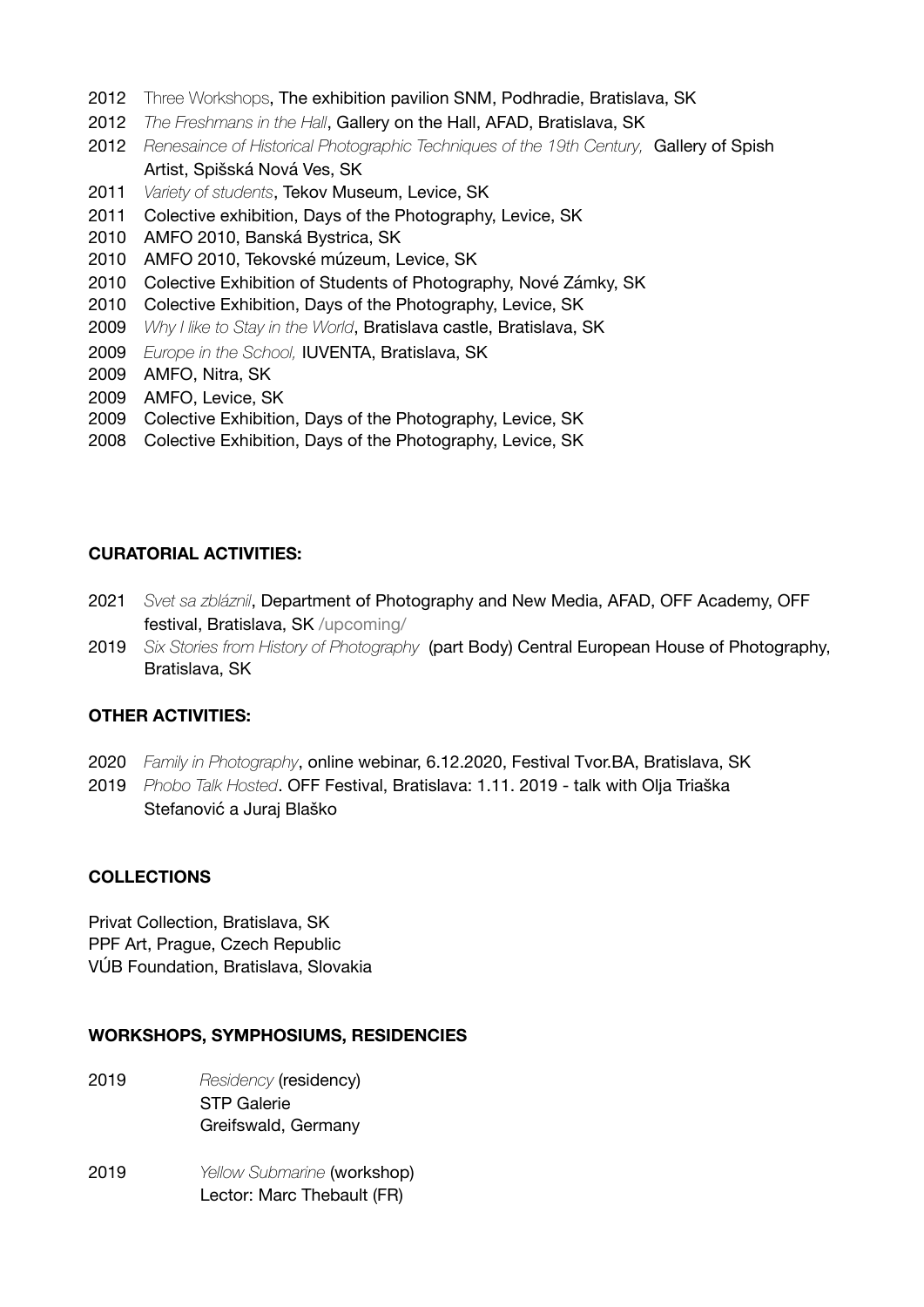|      | Academy of Fine Arts and Design in Bratislava, SK                                                                                                                                                                                                               |
|------|-----------------------------------------------------------------------------------------------------------------------------------------------------------------------------------------------------------------------------------------------------------------|
| 2018 | Art Dialog - Meziprostory (symphosium)<br>AVU, FAVU, Akadémia Umenia BB, VŠVU<br>Galerie Klatovy / Klenová, Janovice nad Úhlavou, CZ                                                                                                                            |
| 2016 | Josefov 01 (workshop)<br>FMK UTB ZIín, AFAD Bratislava, ASP Katowice, FH Dortmund, ALUO, SI<br>Josefov, CZ                                                                                                                                                      |
| 2014 | SK-AT (workshop)<br>AFAD Bratislava, Academy of Fine Arts, Vienna,<br>Bad Deutsch Altenburg, Austria                                                                                                                                                            |
|      | $2013 - 2014$ <i>Village Hybe</i> (workshop)<br>AFAD Bratislava, Atelier of comunication in photography medium UCM, Trnava<br>Hybe, SK                                                                                                                          |
| 2013 | Theater photography (workshop)<br><b>AFAD Bratislava</b><br>Studio tanca Theater, Banská Bystrica, SK                                                                                                                                                           |
| 2012 | Mysterious Landscape (workshop)<br>AFAD Bratislava, AU Banská Bystrica, TU Art faculty, Košice, University of Arizona,<br>USA, Saimaa University of Applied Sciences, Imatra, Fínsko, Seconary art school<br>of Ladislav Bielik, Levice<br>Banská štiavnica, SK |

## **PUBLICATION ACTIVITIES**

## **Art Books / Zines:**

- 2023 *Women in Slovak National Uprising*, collaboration with Erika Meszárošová, SK */upcoming/*
- 2021 *Family Ties and Other Attachments*, Zine published by Reflektor Photobooks, Vienna, AT
- 2020 *Interlude*, book dummy
- 2020 *Shattered Dream,* book dummy
- 2017 *Faces of Family,* book dummy

## **Books / Catalogues:**

*Exquisite Futures*, Revolv Collective, United Kingdom. 2020 *DAS LEBEN IST SCHÖN*, NöArt, St. Pölten, AT 2020 *A NEW VISION OF DEBRIS*, Photon Gallery, Ljubljana, SI. 2019 *DAYS OF PHOTOGRAPHY*, Levice. SK. 2019 *LATITUDE LIFE APS,* Pravisdomini, Italy. 2019 *DIFFERENT WORLDS*, Photon Gallery, Ljubljana. SI. 2018 *BODYFICTION.* European Month of Photography. 2018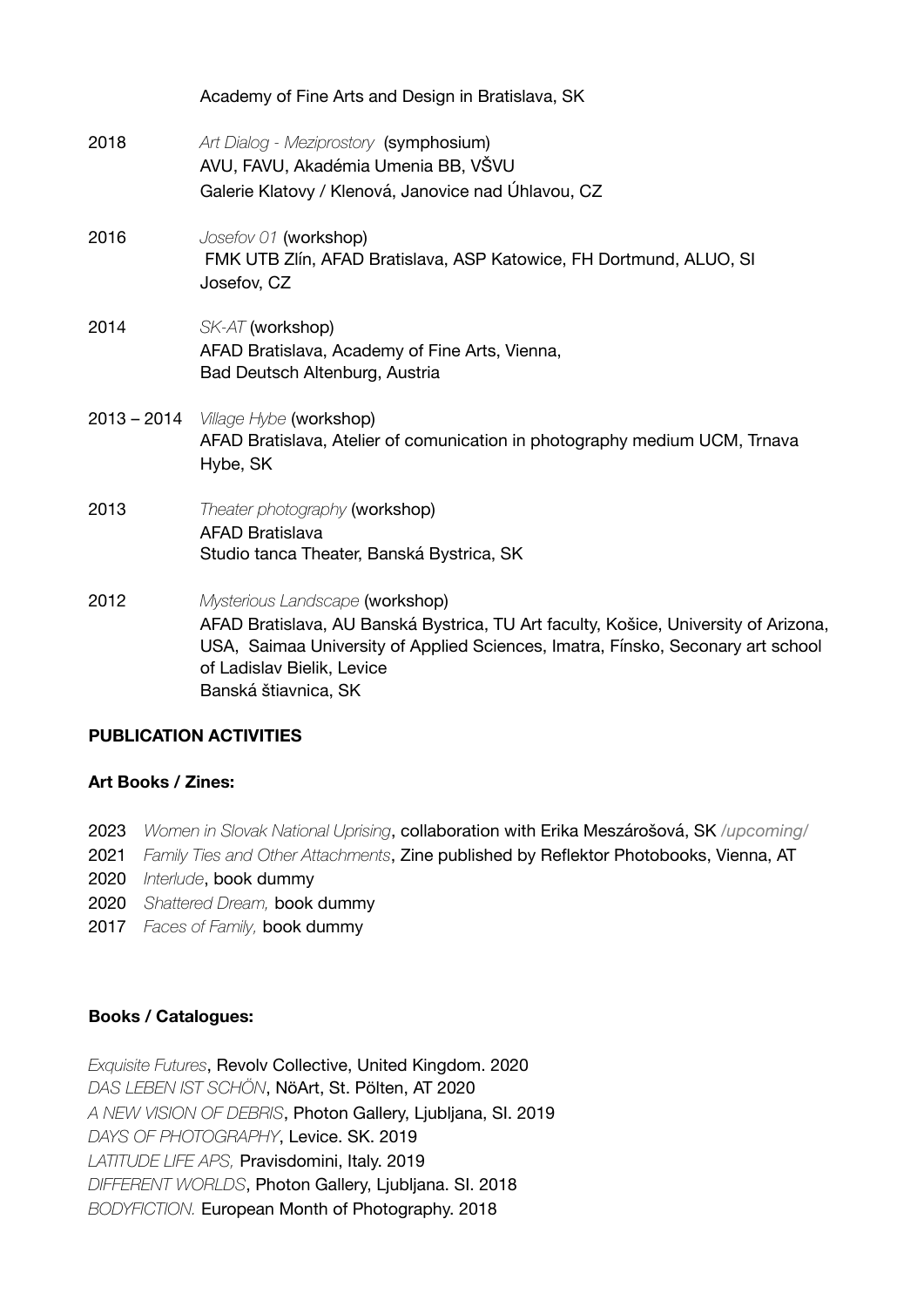*ART DIALOG 2018 - MEZIPROSTORY*, Galerie Klatovy / Klenová. CZ. 2018 *MONTH OF PHOTOGRAPHY IN BRATISLAVA.* Bratislava: FOTOFO/SEDF. 2018 *PORTRAIT OF SLOVAK EUROPE*, Synthesis Gallery, Sofia, Bulgaria. 2018 *ROVINJ PHOTODAYS 2018*. Zagreb. 2018. ISBN 978-953-55330-2-3 *DIPLOM 2017.* Bratislava: VŠVU, 2017. 83 s. ISBN 978-80-8189-011-6 *Tomorrow's Archive.* Bratislava: Off Festival, 2016. *Mesiac fotografie v Bratislave.* Bratislava: FOTOFO/SEDF. 2015. 102 s. ISBN 978-80-85739-67-1 *Renesancie fotografie 19.storočia.* Jana Hojstričová (ed.), Bratislava: VŠVU. 2014, SBN 978-80-89259-84-7 *SK / AT.* Bratislava: VŠVU, 2014. ISBN 978-80-89259-81-6 *Politika, fotografia a každodennosť.* Bratislava. 2014 *Vnútorné svety* – obrazová správa o živote a ľudoch v obci Hybe. Trnava: UCM. 2014. 157 s. ISBN 978-80-8105-603-1 *Remember Alena Cibulková*, exhibition catalogue, 2013 *Album Gisi Fleischmann*, exhibition catalogue 2013 *FRAME 012,* exhibition catalogue, 2013 *Mladé médium II.* Bratislava: VŠVU, 2012. 175 s. ISBN 978-80-89259-63-2

#### **Magazines & Newspapers:**

*MOJO flavour*, by Yogurt magazine, Rome, Italy. 2021 *EJMAP*, 2/2020, Trnava, SK. 2020 *Eastern European Photography, EEP vol.1.* Berlin, Germany. 2019 *FOTONOVINY č. 44/2018.* 10-14 s. ISSN 1337-6454 *FOTOGRAF MAGAZINE #31 Body. I*SSN 1213-9602 *FOTONOVINY č. 40/2017*. 20 s. ISSN 1337-6454 *FOTO.* Praha: 2016. roč.5, č. 26. 110 s. ISSN1805-3335 *FOTONOVINY č. 34 / 2016.* 19 s. ISSN 1337-6454 *SLOVENKA č. 47 / 2015.* Bratislava. 98 s. ISSN 0231-6676 *UJ SZÓ 7.júl 2015.* č. 164, roč. 68. 20 s. *FOTONOVINY č. 32 / 2015.* 19 s. ISSN 1337-6454 *FOTONOVINY č. 27 / 2014.* 19 s. ISSN 1337-6454 *SME. 6.septembra 2013.* č. 207, roč. 21 *PRAVDA. 28.marca 2013.* Bratislava. 48 s. ISSN 1335-4050 *FOTONOVINY č. 25 / 2013.* 19 s. ISSN 1337-6454 *FOTO č. 10 / 2013.* Praha. 98 s. ISSN 1805-3335 *FOTO č. 8 / 2013.* Praha. 98 s. ISSN 1805-3335 *Časopis Tvor 05.2013*. Bratislava: VŠVU. 67 s. *Časopis Tvor 04.2013*. Bratislava: VŠVU. 74 s.

#### **Online (selected):**

#### 10.09.2020

*Forbidden fruits: the festival images you (almost) didn't see – in pictures:* **Photograph** https://www.theguardian.com/artanddesign/gallery/2020/sep/10/forbidden-fruits-festivalimages-photo-basel-berlin-in-pictures